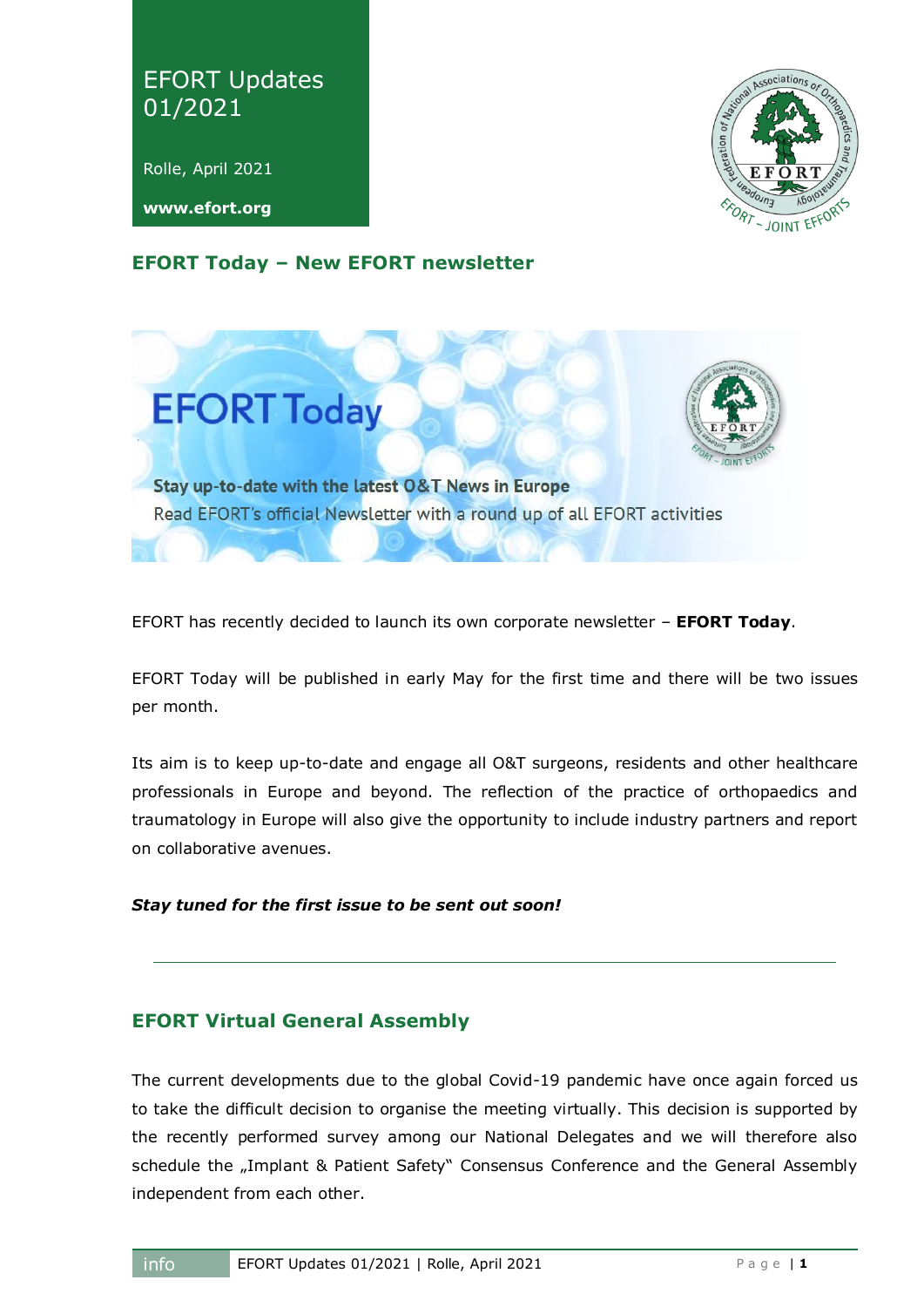



The EFORT virtual General Assembly will take place on **Tuesday, 29 June from 16:00 to 17:30 CET**.

As in 2020, the Swiss Federal Council's Ordinance 2 COVID-19, issued on 19 March 2020, still allows all associations registered in Switzerland and under these exceptional circumstances to hold their General Assemblies virtually, with arrangements for written or electronic voting, which we will prepare accordingly.

During this upcoming General Assembly, our National Delegates will have to vote on new EFORT Board and Finance Committee members. The vacant positions include:

- ❖ Second Vice President
- ❖ Secretary General
- ❖ Treasurer
- One Member at Large
- One Young Member at Large
- One Finance Committee Member

We already look forward to this virtual event and will provide all necessary information to all invited participants very soon.

The EFORT Board

## **Virtual EFORT Congress - VEChybrid 30 June - 02 July 2021**

#### **Scientific programme now online!**



We are pleased to announce that you can now consult all the scientific sessions of the **[Virtual EFORT Congress](https://vec.efort.org/) – VEChybrid** 2021 which will take place from **30 June to 02 July 2021**.

You can start to plan your own programme while studying the detailed **[online Scientific Programme](https://vec.efort.org/scientific-programme)** and identifying sessions, abstracts and ePosters of your interest.